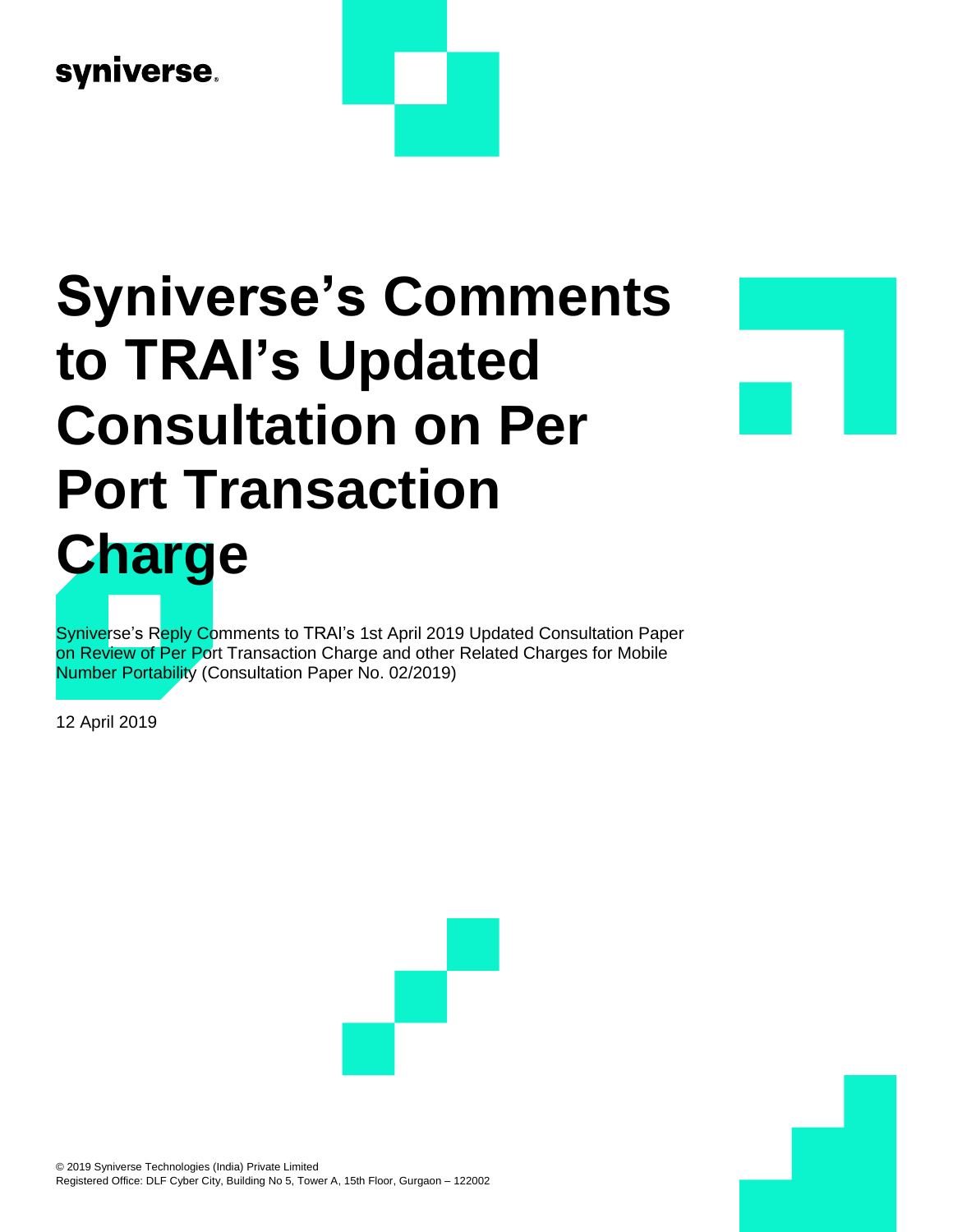

### Table of Contents

| 1            | <b>Summary of Syniverse Response</b><br><b>Syniverse Point by Point Response</b> |                                                 | 3  |
|--------------|----------------------------------------------------------------------------------|-------------------------------------------------|----|
| $\mathbf{2}$ |                                                                                  |                                                 | 5  |
|              | 2.1                                                                              | <b>TRAI's Calculation Method</b>                | 5  |
|              | $2.2^{\circ}$                                                                    | Total Requests vs. Successfully Ported Numbers. | 8  |
|              | 2.3                                                                              | Should Ancillary Services be Charged Separately | 9  |
|              | 2.4                                                                              | Dipping Charges                                 | 9  |
|              | 2.5                                                                              | <b>Subscriber Charge Ceiling</b>                | 10 |
|              | 2.6                                                                              | Other MNP Charge Related Issues.                | 10 |
| 3            | <b>Other Comments</b>                                                            |                                                 | 11 |
| 4            | <b>About Syniverse</b>                                                           |                                                 | 13 |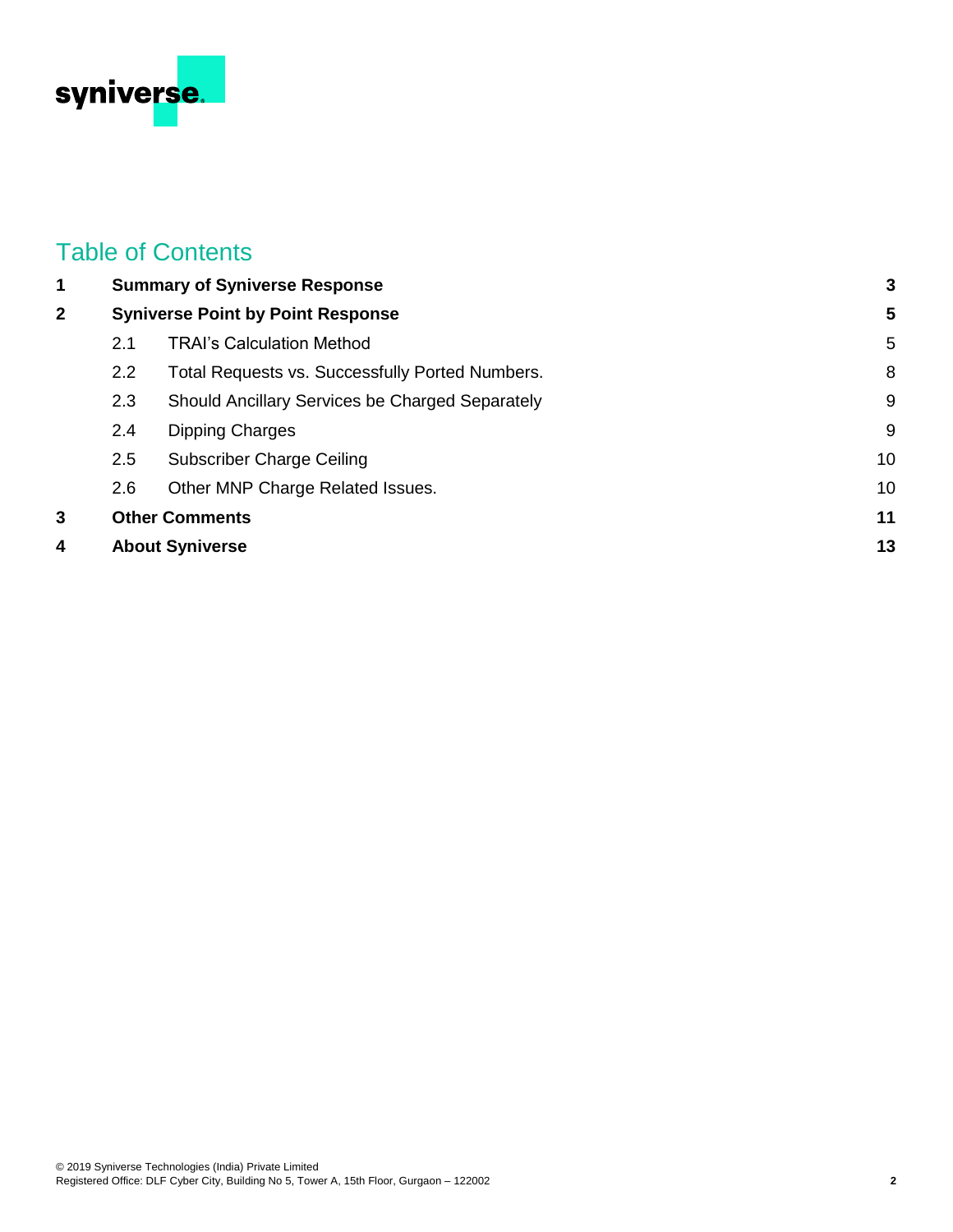

#### <span id="page-2-0"></span>**1 Summary of Syniverse Response**

Syniverse thanks the Telecom Regulatory Authority of India ("Authority" or "TRAI") for a chance to provide our comments and opinions on TRAI's Updated Consultation Paper on Review of Per Port Transaction Charge ("PPTC") for Mobile Number Portability as distributed by TRAI on 1 April 2019.

As the current Mobile Number Portability Service Provider (MNPSP) for Zone 1, Syniverse looks forward to a long-term relationship with the Authority and the Telecom Service Providers (TSPs) to serve Indian Mobile subscribers.

Syniverse prefaces its comments by stating it believes that any PPTC set by the Authority should be at a rate allowing Syniverse to continue to provide the high-quality number portability service it provides today. The objective is to enable a long-term, stable relationship that ensures a number can port between TSPs efficiently and effectively to benefit Indian mobile subscribers. To accomplish this, Syniverse believes:

- 1) The PPTC should be set based on the complete and accurate costs incurred by the MNPSP and should allow for a fair return on investments and expenses. We believe that the Authority should consult and work with the MNPSPs to set a new PPTC. This will ensure that total costs, the number of porting requests received by MNPSPs, and other financial data considered by the Authority are accurate.
- 2) The PPTC should be based on a reasonable estimation of the number of ports that will be required in the future and should not be based on historical porting rates that include exceptional spikes in volume due to mergers or network shut downs.
- 3) The PPTC must be assessed in the same manner as it was calculated. If the PPTC is calculated based on port attempts, then it must be applied against all port attempts. Likewise, if the PPTC is calculated based on successful ports only, then it must be applied against successful ports only. Further, it is Syniverse's believe that the PPTC should be based on port attempts as we do significant work to process those port requests which do not succeed through no fault of the MNPSP.
- 4) Any changes to the PPTC pursuant to the Telecommunication Mobile Number Portability (Seventh Amendment) Regulations, 2018 (9 of 2018) (7<sup>th</sup> Amendment) should be made effective at the same date as the obligations of the MNPSP under the 7<sup>th</sup> Amendment become effective. The PPTC should also account for the additional capital and operational expenses the MNPSPs will need to expend to comply with the additional duties mandated under the  $7<sup>th</sup>$  Amendment.
- 5) Once set, the PPTC should remain the same for a reasonable period of time, (Syniverse suggests at a minimum three years), and any change in price should be communicated sufficiently in advance to allow both the MNPSP and the operators to adjust business plans and financial commitments. (Syniverse believes at least six to twelve months is a reasonable period of time).
- 6) Finally, if the PPTC is set at a rate which is below the costs incurred by the MNPSPs rendering the MNPSP's business unviable, then the MNPSP must also be given the option to surrender its license with reasonable notice.

Syniverse also believes that pursuant to the judgement of the Hon'ble High court of Delhi on 8 March 2019. The PPTC is Rs.19 per port request – successful or otherwise – and has been the same since 2009. Syniverse believes that any amendment in the charges will now come into effect only from a prospective date when the new Regulations/Tariff order will come into force. And that any change in the tariff will take into consideration the additional work and consequent expenditure on the part of both the MNPSPs included in the  $7<sup>th</sup>$  amendment.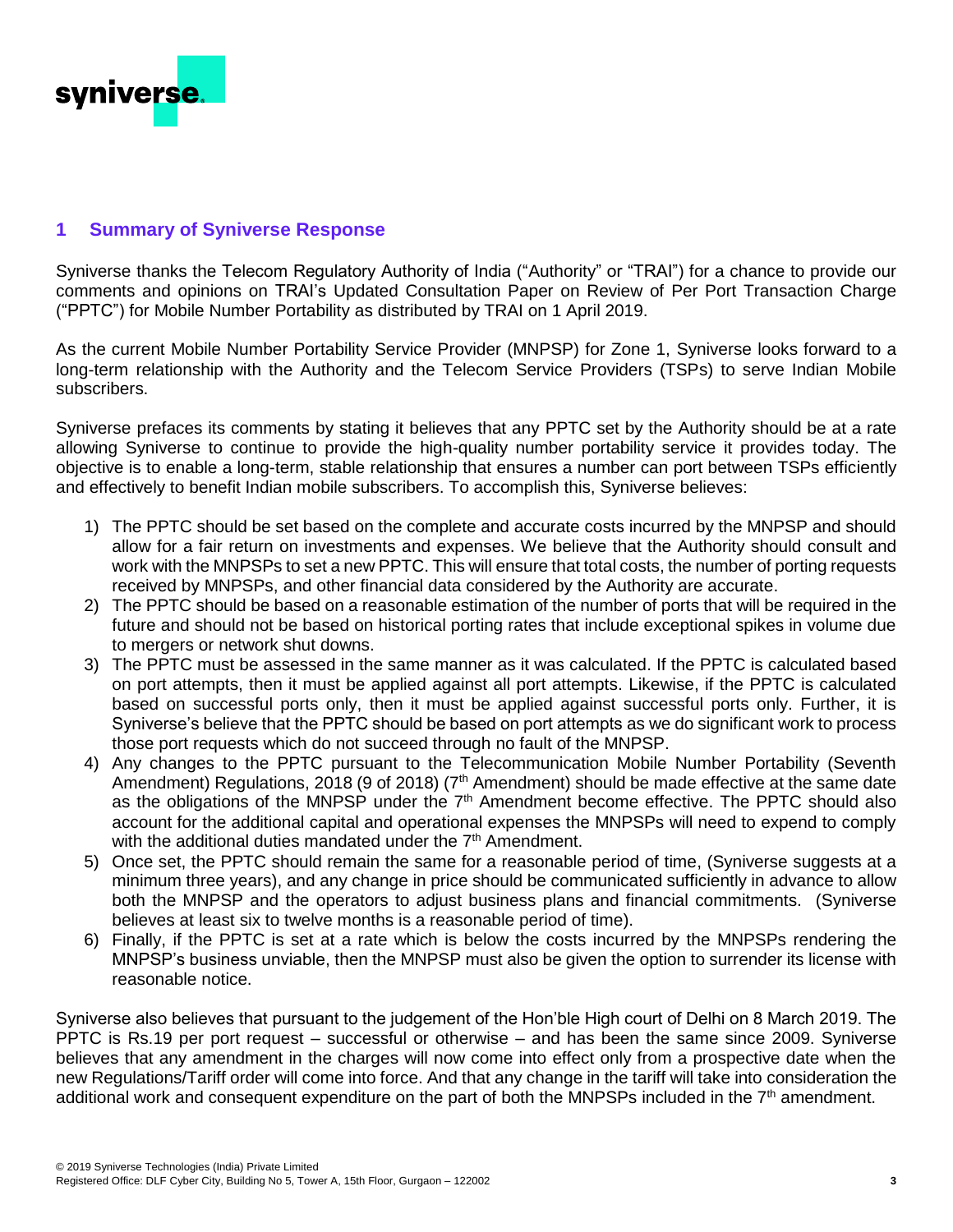

Before giving its detailed response on the questions raised in the Consultation paper, Syniverse wants to respectfully submit that in the para 3.7 of the updated consultation paper, the Authority has erroneously stated that

*"As explained in the preceding paras, initially, the Per Port Transaction Charges were based on the estimated data furnished by the MNPSPs in 2009. Subsequently, 'Per Port Transaction Charge' were reviewed based on the financial and non-financial data of both the MNPSPs as available for the financial years i.e. from FY 2010- 11 to 2016-17. This review was based on the audited annual accounts of the MNPSPs up to the year 2016-17 and other relevant information up to 2016-17. Accordingly, the Authority issued the Telecommunications MNP Per Port Transaction Charge and Dipping Charge (Amendment) Regulations on 31st January 2018 whereby reducing the per port transaction charge from Rs. 19/- to Rs. 4/-."*

The fact is that the Authority considered the cost and porting of only one year and not from 2010-11 to 2016-17. This was one major reason for arriving at an un-sustainable figure of Rs.4/ per port-transaction charge.

We would request the Authority to provide full disclosure on the outcome of this consultation and any proposed changes to the Telecommunication Mobile Number Portability Per Port Transaction Charge And Dipping Charge Regulations, 2009 pursuant to this consultation and disclose all relevant data and cost models it proposes to employ and the assumptions made by it in setting the PPTC and any other charges, to all the stakeholders. In doing so the Authority will uphold the mandate as provided under Section 11 (4) of the TRAI Act, 1997 which states: "The Authority shall ensure transparency while exercising its powers and discharging its functions."

In its Updated Consultation Paper dated 1 April 2019, the Authority asked six important and relevant questions:

Q1. Whether the 'Per Port Transaction Charges' should continue to be calculated based on the methodology adopted by TRAI during the review done in the past? If not, please suggest methodology and supplement it with the detailed calculations indicating costs of hardware, software and other resources etc.

Q2. While calculating 'Per Port Transaction Charge', whether the total number of MNP requests received by MNPSP or successfully ported numbers be considered? Please justify your response.

Q3. Should the charges for 'Per Port Transaction' and 'ancillary services' be determined separately or consolidated charges. Please justify your response along with detailed calculations indicating cost of hardware, software, other resources and overhead etc. in addition to the rationale for adoption of the method suggested by you.

Q4. Whether the Dipping charge, which is presently under forbearance, needs to be reviewed? If yes, suggest the methodology to determine the rate of dipping charge. Support your response with justification.

Q5. Whether the porting charge payable by the subscriber to the recipient operator should continue to be prescribed as a ceiling charge as per the current practice. If no, please suggest methodology and various consideration for calculating porting charge payable by subscribers.

Q6. Any other relevant issue that you would like to highlight on the MNP related charges?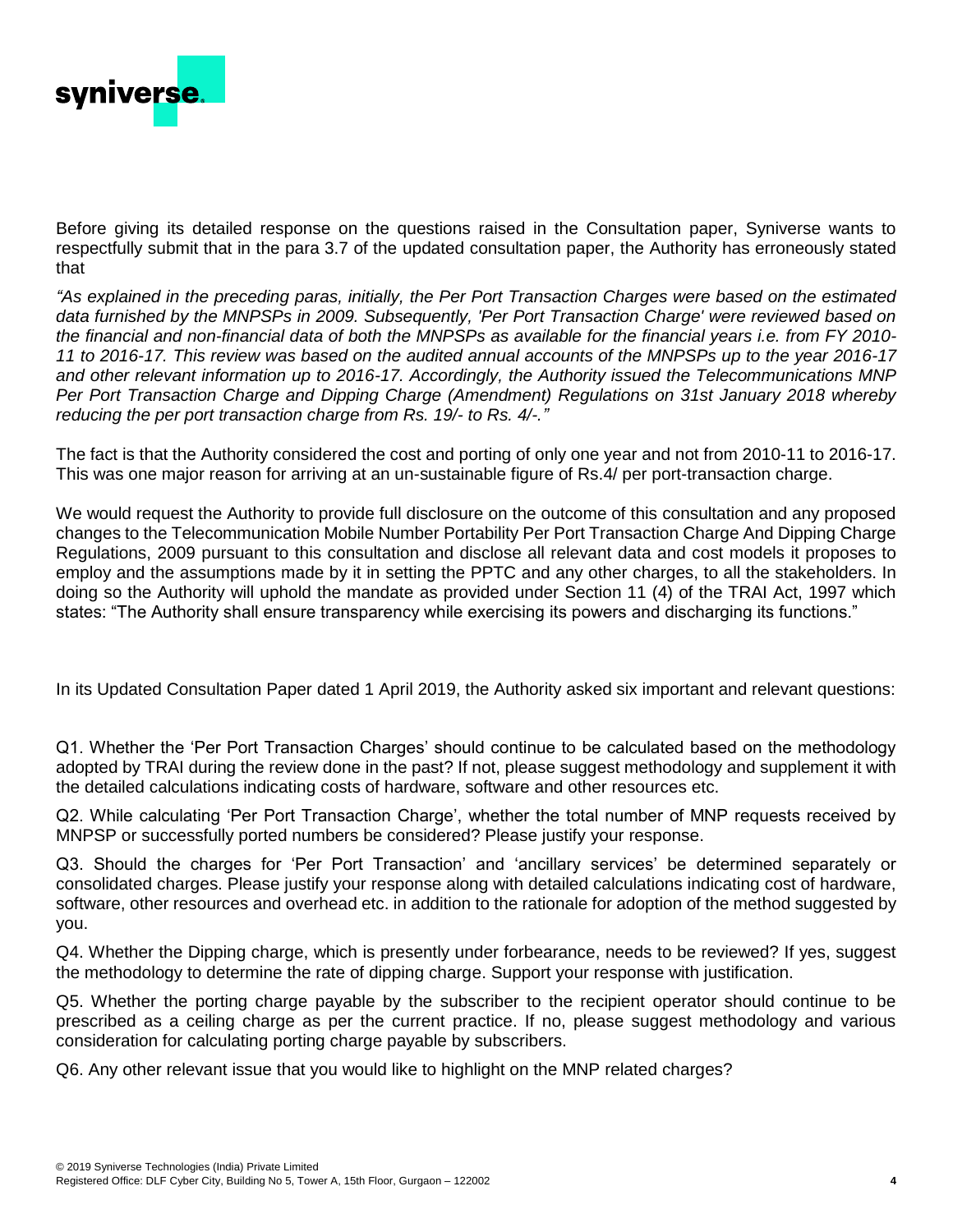

Our response to these six questions is detailed below.

#### <span id="page-4-0"></span>**2 Syniverse Point by Point Response**

#### <span id="page-4-1"></span>**2.1 TRAI's Calculation Method**

*TRAI's Question #1: Whether the 'Per Port Transaction Charges' should continue to be calculated based on the methodology adopted by TRAI during the review done in the past? If not, please suggest methodology and supplement it with the detailed calculations indicating costs of hardware, software and other resources etc.*

#### **Syniverse's Comments:**

At a high level, the methodology used by the Authority to set the PPTC is to divide costs by transactions to derive a cost per transaction cost.

#### Per Port Transaction  $Cost = Costs / Transactions$

and then allow the MNPSP to charge a price above that figure so that after taxes the MNPSP is left with a profit of fifteen percent on the MNPSPs cost of capital.

In general, this model could work with a few adjustments; however, great care should be taken by the Authority to use a full and accurate cost in the numerator of the calculation, and a complete sustainable evaluation of the porting volume in the denominator of the calculation while also allowing the MNPSPs a reasonable profit on operational costs in addition to a reasonable return on capital.

Specifically, with respect to the numerator of the Authority's calculation Syniverse makes the following points about the cost estimation:

- **The calculation should use three years' data to determine the Per Port Transaction Cost:**  To ensure the PPTC doesn't fluctuate wildly, a three-year average of both numerator (costs) and denominator (volume) should be used in the basic formula. In the initial calculation to set the initial price, the Authority used five years of estimated costs and transactions.
- **The Per Port Transaction Cost Calculation Must consider All Costs.** The TRAI should consider all costs and not ignore consulting and/or royalty costs, even if such costs as paid to an affiliate of the MNPSP. In the case of Syniverse, the MNP Joint Venture (Syniverse MNPSP) entered into an agreement with Syniverse to use existing software from Syniverse to greatly reduce costs of the initial set up and development of the India MNP system. That software is still in use today and India MNP still benefits from it today. If not for this license, Syniverse MNPSP would have had to develop this software from scratch, which would have resulted in a significant higher cost of operations. These are real costs to the MNP joint venture, are reasonable and are part of the ordinary cost of business. To ignore such costs would be unjust.
- T**he Authority should not assume the lowest cost per MNPSP.** The TRAI should consider all of the actual costs of both MNPSPs. To only consider *the lower of the cost of two MNPSPs*" results in neither MNPSP being able to recoup all of its costs. The costs of the two MNPSPs may be different in some regards. One MNPSP may have chosen to spend more capital to reduce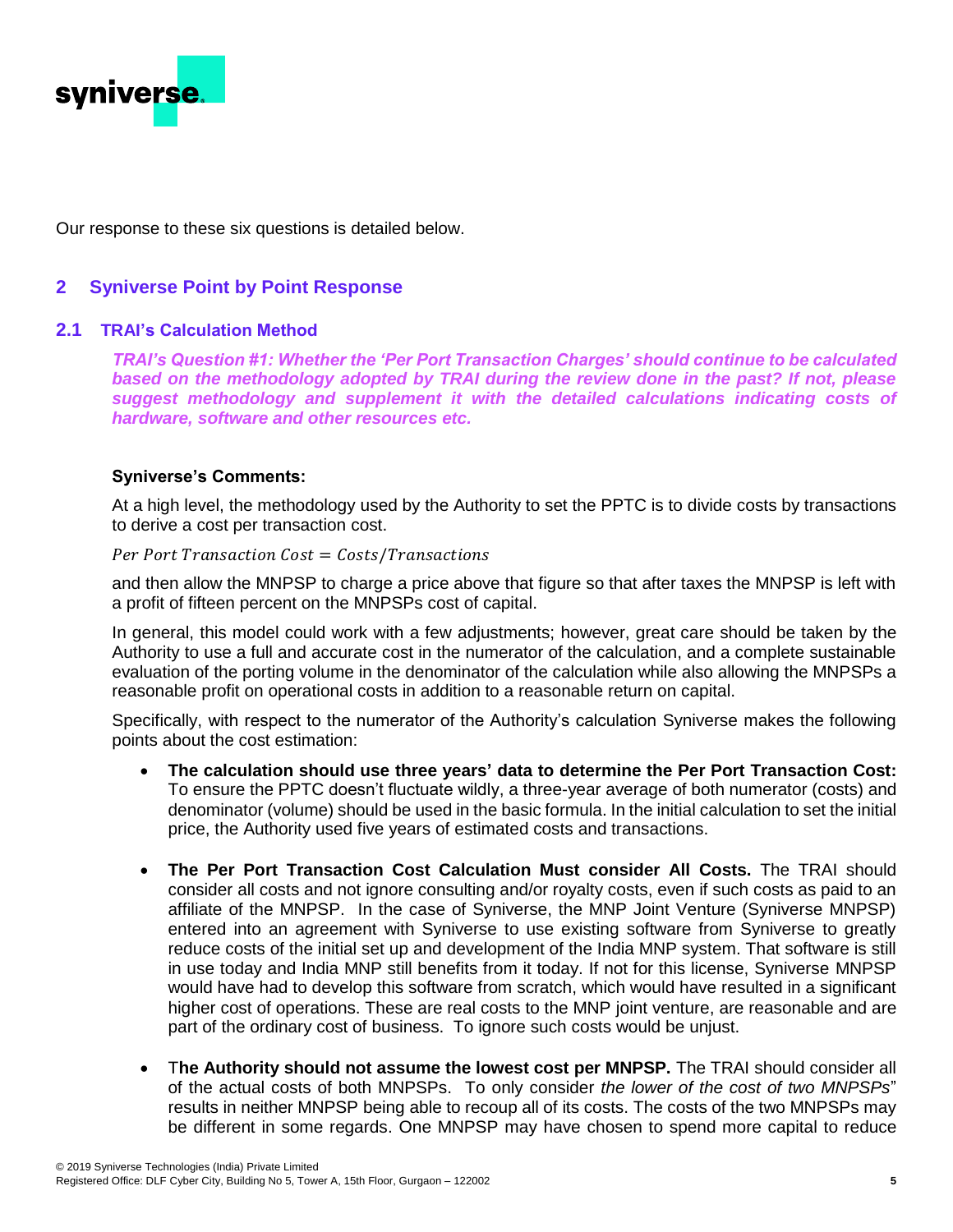

ongoing operating expenses. But the other MSP may have elected to avoid the capital cost to bear higher operating costs. Similarly, given the operational flexibility, each MNPSP has adopted models which work better in light of their business plans and the lower cost in one category may be driving the costs up in another category. By selectively picking the lower cost for each category of cost may result in total costs that are below the actual total costs of both MNPSPs. Artificially reducing prices in an unjust manner.

- **Costs figures should reflect cost of debt and cost of accounts receivables.** The current license requires operators to pay within fifteen (15) days of the invoice date, but currently the actual average payment cycle is at least forty-five days. The cost of collection is a real issue for the MNPSPs, and this cost should be considered as part of total costs.
- The Return Should be Higher than 15% on Cost of Capital. Businesses are judged not only based on return on capital investment but also on profit margin (revenue, less operating expenses). The method quoted by the TRAI allows only a 15% return on capital employed after the deduction of costs.
- **The PPTC calculation method must include allowances for Taxes.** Taxes represent a realcost for the MNPSPs and reduce net income after tax that is available for distribution to shareholders, and therefore should be included in total costs.
- **The Authority must consider new costs to be incurred by the MNPSPs with the 7th Amendment.** All of the costs factors above are concerned with the historical costs of the MNPSPs. These costs will be entirely different to the new and significant costs to be borne by the MNPSPs in relation to the implementation required under the  $7<sup>th</sup>$  amendment. For instance:
	- o Additional hardware will need to be purchased to provide processing capabilities for receiving and sending SMSs to donor and recipient SMSCs and generate Unique Porting Codes (UPCs).
	- $\circ$  Additional software will need to be developed to process the SMS messages, send queries to the donor operator, track and process responses from him, and generate the UPCs accordingly.
	- o Hardware will also be required to host a new consumer portal utilising one-time tokens to enable subscribers to obtain the status of their UPC request and/or port.
	- $\circ$  Expanded storage is needed to store logs from these new processes and store the data of those responses for the required time frame.
	- o Additional monitoring points for these new processes and hardware will incur additional operational costs.
	- o Software will be required to generate new reports for the Authority, so it can monitor the performance of the MNPSP as well as the donor operators.

There are several other miscellaneous costs which it will be incurred by the MNPSPs pursuant to the 7th Amendment.

In addition to the comments above concerning the numerator (or cost) side of the calculation the following points are related to the denominator (or volume) side of the calculation: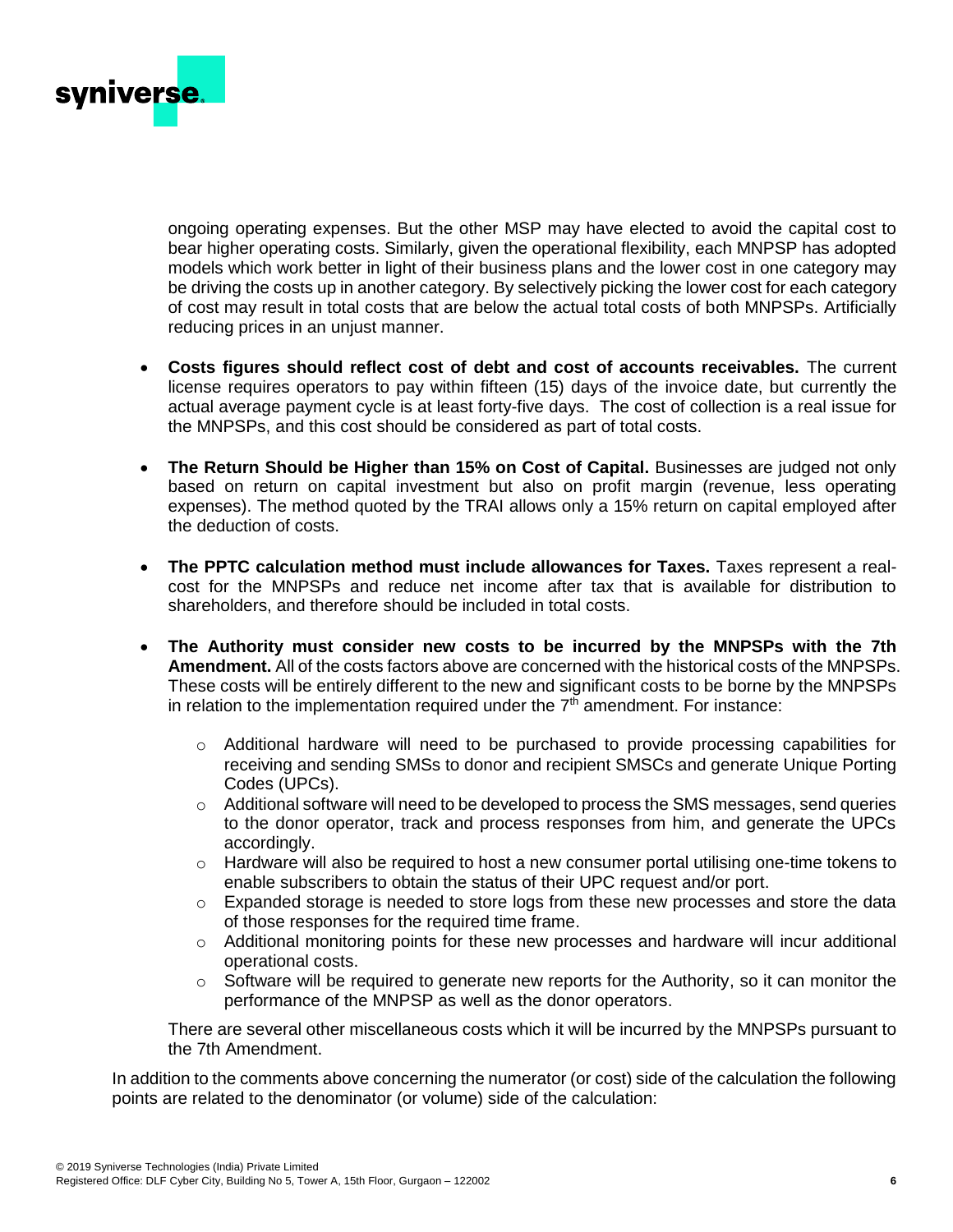

- **The 2017 Calculation included Ports due to Merger and/or Network Shut downs.** The TRAI should not include porting requests that include one-time events that are not repeatable, and which spike the number of porting requests. An example of this is that the 2018 porting numbers included a large number of ports which were generated because several operators were closing in certain regions (viz RCOM, Tata and Aircel). Since, these ports are not repeatable, and the calculation should exclude them.
- **Any Calculation to determine a Per Port Transaction Charge should be based on Total Ports, not just Successful Ports.** The MNPSPs incurs cost regardless of whether or not a port is successful, and the success of a porting request depends upon various factors, many of which are not attributable to the MNPSP. In fact, the average costs of an unsuccessful port are higher than the average cost of a successful port because the failed ports generate questions and tickets that must be addressed which successful ports do not. Even if for some reason, the TRAI decides to determine a rate for successful ports only, then it must use the same method for both the numerator and the denominator for the purpose of this calculation. In other words, in order to determine a fair PPTC for a successful port, the TRAI must divide total costs by the number of successful ports not by the number of total ports. As the Hon'ble Delhi High Court noted in its decision dated  $8<sup>th</sup>$  March 2019 finding the previous PPTC of INR 4 to be arbitrary and unreasonable, and stated that "it is wholly arbitrary and unreasonable to arrive at a figure by incorporating a particular factor and then employ that very same figure to a completely different variable."
- **Several Years of Porting Volume Data Must be Used.** Additionally, since porting requests vary from year to year, the Authority should look at more than one year of ports. In addition, the TRAI should consider that the trend in porting requests is changing and there were 16.7 million fewer ports in fiscal year 2018-2019 than in the prior fiscal year of 2017-2018. In the fiscal year ending 31 March 2019, zone 1 conducted 29.6 million port attempts (failed and successful). There were 46.2 million port attempts in fiscal year ending 31 March 2018. Some of this is because there were many ports in the 2017-2018 fiscal year which were due to several operators shutting down their networks. However, the reduced number of TSPs played a role in the reduction as well. An average of several years' worth of data smooths out any variations even after adjusting for ports due to network closures which caused a short-term spike which is not repeatable.

In addition to the comments above concerning the numerator (or cost) side, and denominator (or volume) side of the calculation, the TRAI should also consider the following two points:

• It has been mentioned in the earlier Consultation paper that Inter-service area portability has also contributed significantly to the porting volumes. Syniverse wants to submit that the number of inter-service area ports are only a small percentage of total ports. Historical data indicates that full MNP porting requests are well under 10% of overall porting requests. The remaining 90% are requests for ports within the same circle. There were initial start up costs and there continues to be ongoing costs for the MNPSPs to support full MNP but there is relatively little incremental revenue from inter-service area ports.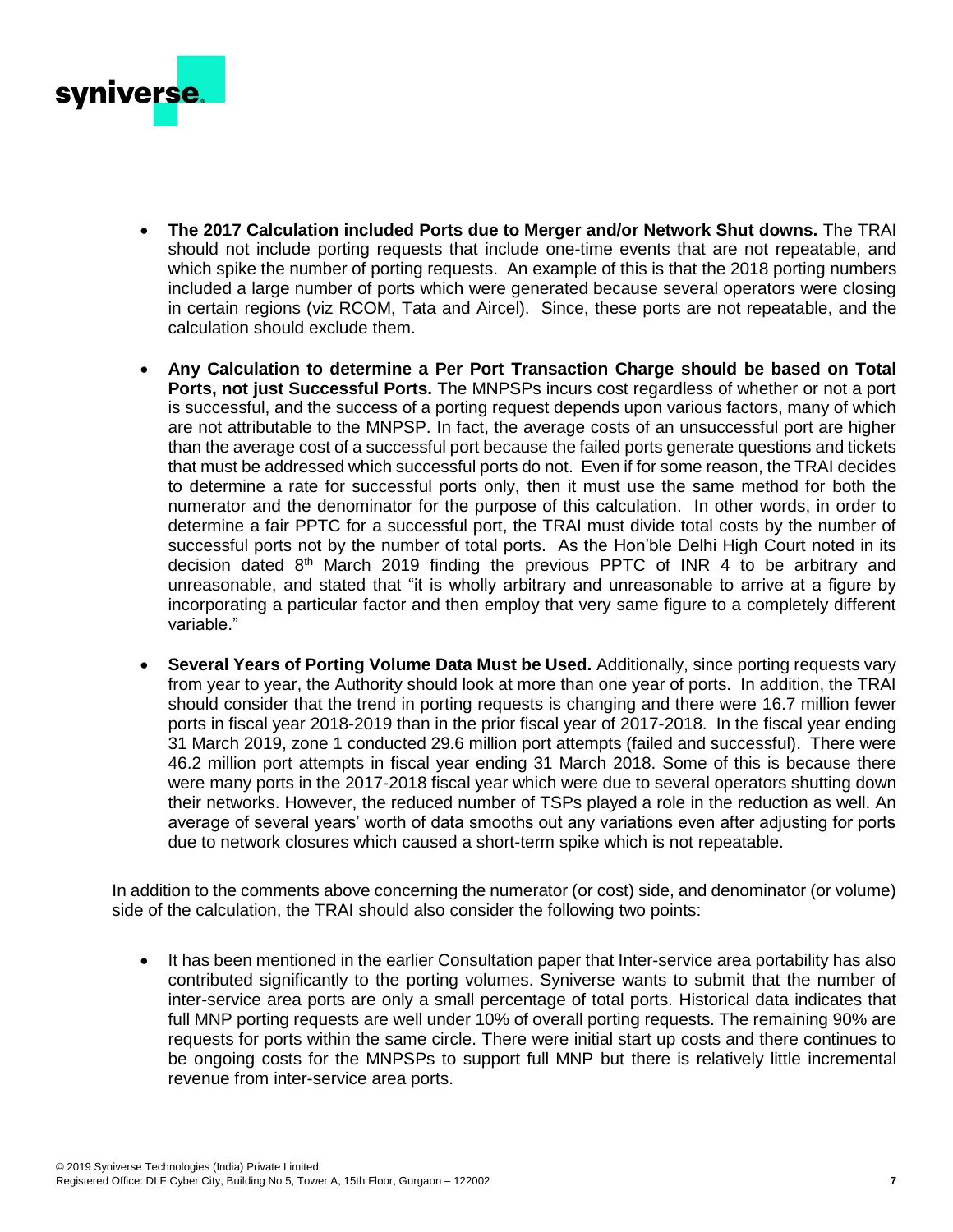

<span id="page-7-0"></span>• We would request the Authority to provide full disclosure on the outcome of this consultation and any proposed changes to the Telecommunication Mobile Number Portability Per Port Transaction Charge And Dipping Charge Regulations, 2009 pursuant to this consultation and disclose all relevant data and cost models it proposes to employ and the assumptions made by it in deriving the "total cost" for fixing the PPTC, to all the stakeholders. In doing so the Authority will uphold the mandate as provided under Section 11 (4) of the TRAI Act, 1997 which states: "The Authority shall ensure transparency while exercising its powers and discharging its functions."

#### **2.2 Total Requests vs. Successfully Ported Numbers.**

*TRAI's Question #2: While calculating 'Per Port Transaction Charge', whether the total number of MNP requests received by MNPSP or successfully ported numbers be considered? Please justify your response.*

#### **Syniverse's Comments:**

As described above, it is important and only fair, that the PPTC should be assessed in the same manner it is calculated. If the PPTC is calculated based on all requests received, then the charge must also be assessed on all requests received. Likewise, if the PPTC is calculated based only on successfully concluded ports, then the charge should also be assessed on successfully concluded ports.

It is well known that in its various tariff fixation, the TRAI has relied upon the "Work Done" principle. Therefore, it is not understood, why in this instance, the TRAI should use a different criterion. The MNPSP has to incur cost even in case of an unsuccessful porting. Moreover, the payment of PPTC being conditioned upon successful porting is *ultra vires* the Telecommunication Mobile Number Portability Per Port Transaction Charge and Dipping Charge Regulations, 2009 (Porting Charges Regulation) since the Per Porting Transaction Charges are defined in the Porting Charges Regulations as being the charges payable for every porting request processed. The MNPSP cannot successfully process porting requests for various reasons, including where the requesting subscriber does not meet the eligibility criteria prescribed by the MNP Regulations, has outstanding bills, has been blacklisted by the donor operator, has made a porting request within the statutory lock-in period, there is a mismatch of consumer identification credentials etc. Similarly, the MNPSP cannot successfully process porting requests if the donor and recipient Telecom Service Providers (TSPs) do not carry out their statutory obligations and procedure to complete the porting. Limiting the entitlement of the MNPSP to situations of successful porting is not only contrary to the statutory scheme, but also penalizes them for failures which may not be attributable to them at all. Further, the Service Level Agreements (SLA) executed between the MNPSP and the recipient operator already provide for levy of excessive penalties on the MNPSP for any failure on the part of the relevant MNPSP in completing a porting transaction. Therefore, making the payment of PPTC conditional on success is unreasonable and puts extra burden on the MNPSPs.

Syniverse believes it is also important that the PPTC should be assessed against all requests received – successful and failed. The MNPSP system does work in both cases and so it should be compensated in both cases. While the percentage of non-successful ports is currently low at about 11% this could increase in the future causing additional investments to be made for expanding capacity that can't be billed. MNPSPs, in order to meet quality of service obligations, will have to upkeep and upgrade its system and incur costs for both the successful and failed ports. Therefore, we submit that the MNPSP cannot be deprived from recovering the legitimate costs incurred in processing the porting requests, irrespective of the success of the porting transaction.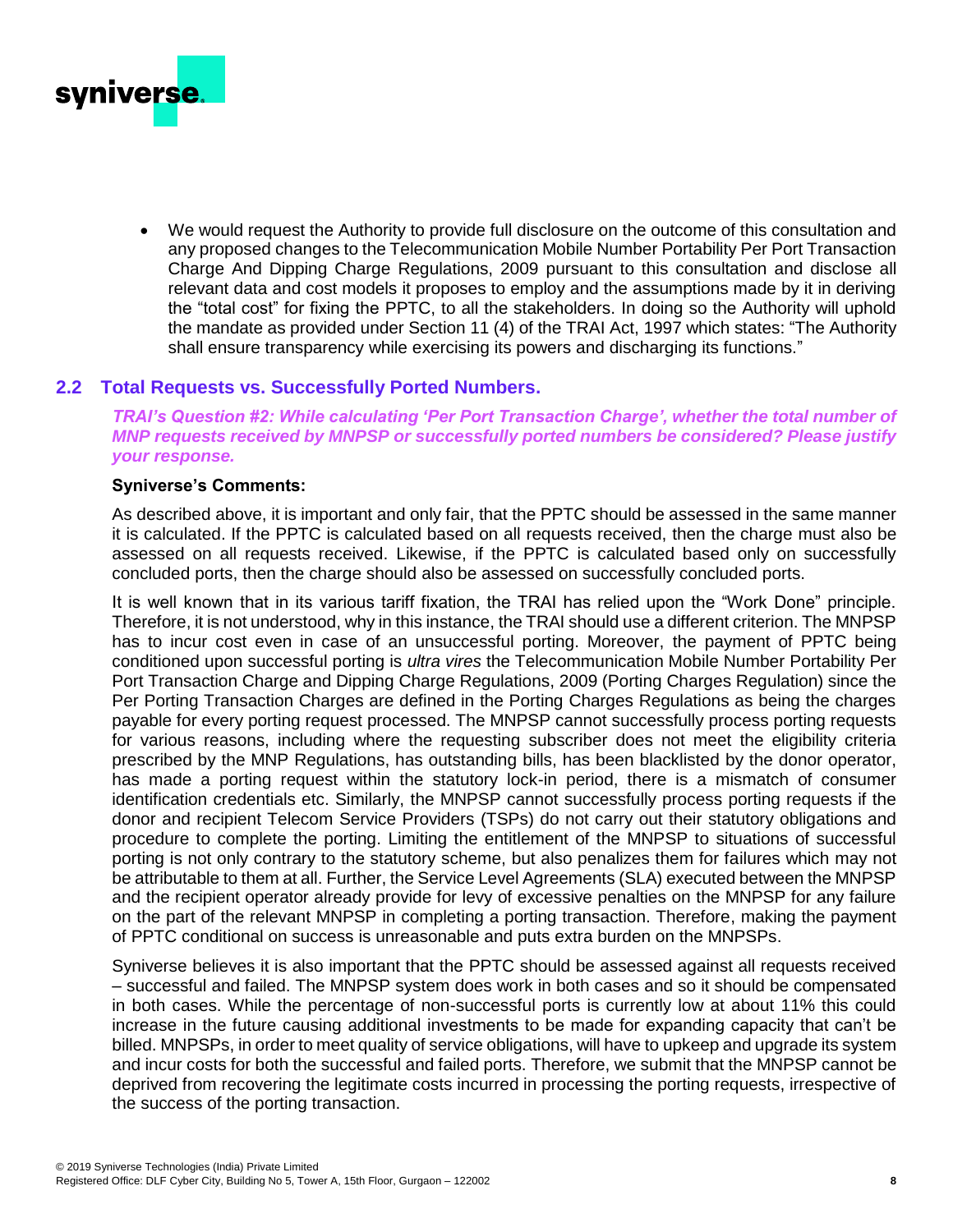

In addition, unsuccessful ports are generally more expensive than successful ones because the customer rarely if ever calls or opens a ticket about successful porting transactions. Nearly all tickets (related to individual port transactions) are caused by unsuccessful ports. In this way unsuccessful ports can be even more expensive than successful ports.

Usually a port fail happens due to issues other than those which are attributable to an MNPSP. Thus, by excluding these from being billed, the Authority is penalizing the MNPSP even if it is not the MNPSP's fault. In fact, as pointed out by the Authority several times, most failures are from UPC mismatch, expired UPC and other causes.

#### <span id="page-8-0"></span>**2.3 Should Ancillary Services be Charged Separately**

*TRAI's Question #3: Should the charges for 'Per Port Transaction' and 'ancillary services' be determined separately or consolidated charges. Please justify your response along with detailed calculations indicating cost of hardware, software, other resources and overhead etc. in addition to the rationale for adoption of the method suggested by you.*

#### **Syniverse's Comments:**

MNPSPs, such as Syniverse spend a significant amount of time on these ancillary services, however, for the most part, these are now expected and traditional – MNPSPs have been performing the ancillary services for a long time. We believe that – *provided the PPTC is set appropriately* – additional fees for ancillary services are not necessary. To ensure that the cost estimates and volumes are fair, complete and accurate, and in accordance with section 11(4) of the TRAI Act of 1997, Syniverse expects to be consulted by the Authorities before arriving at the PPTC.

Please note the caveat that the PPTC must be set at a level sufficient to enable these fees to be included at no extra costs to the operators.

However, to ensure that this does not become an issue in the future (i.e. TSPs begin to request database downloads very frequently), a quota per operator can be set to avoid egregious abuses. If any operator exceeds their quota then they can pay for the excessive use. For example, in Table 3.5 for Zone 1 in calendar year 2018 there were 954 instances of database downloads. Therefore, on average that would be about 150 requests per operator (assuming 6 operators existed on average during 2018 – the actual numbers were that 11 existed at the beginning of 2018 but only 7 at the end and of those 7 remaining 5 represent 99.8% of the volume). Given that, we could set the capacity quota (usage cap) at 500 requests per operator and charge a fee per database download if a carrier exceeds its individual cap of 500 requests. We believe this would be fair to operators as they would be able to enjoy their current usage plus a 2 to 3 times multiple of that current usage without paying anything extra. Meanwhile the MNPSP would be protected from excessive demands. This model would provide fairness to all parties.

#### <span id="page-8-1"></span>**2.4 Dipping Charges**

*TRAI's Question #4: Whether the Dipping charge, which is presently under forbearance, needs to be reviewed? If yes, suggest the methodology to determine the rate of dipping charge. Support your response with justification.*

#### **Syniverse's Comments:**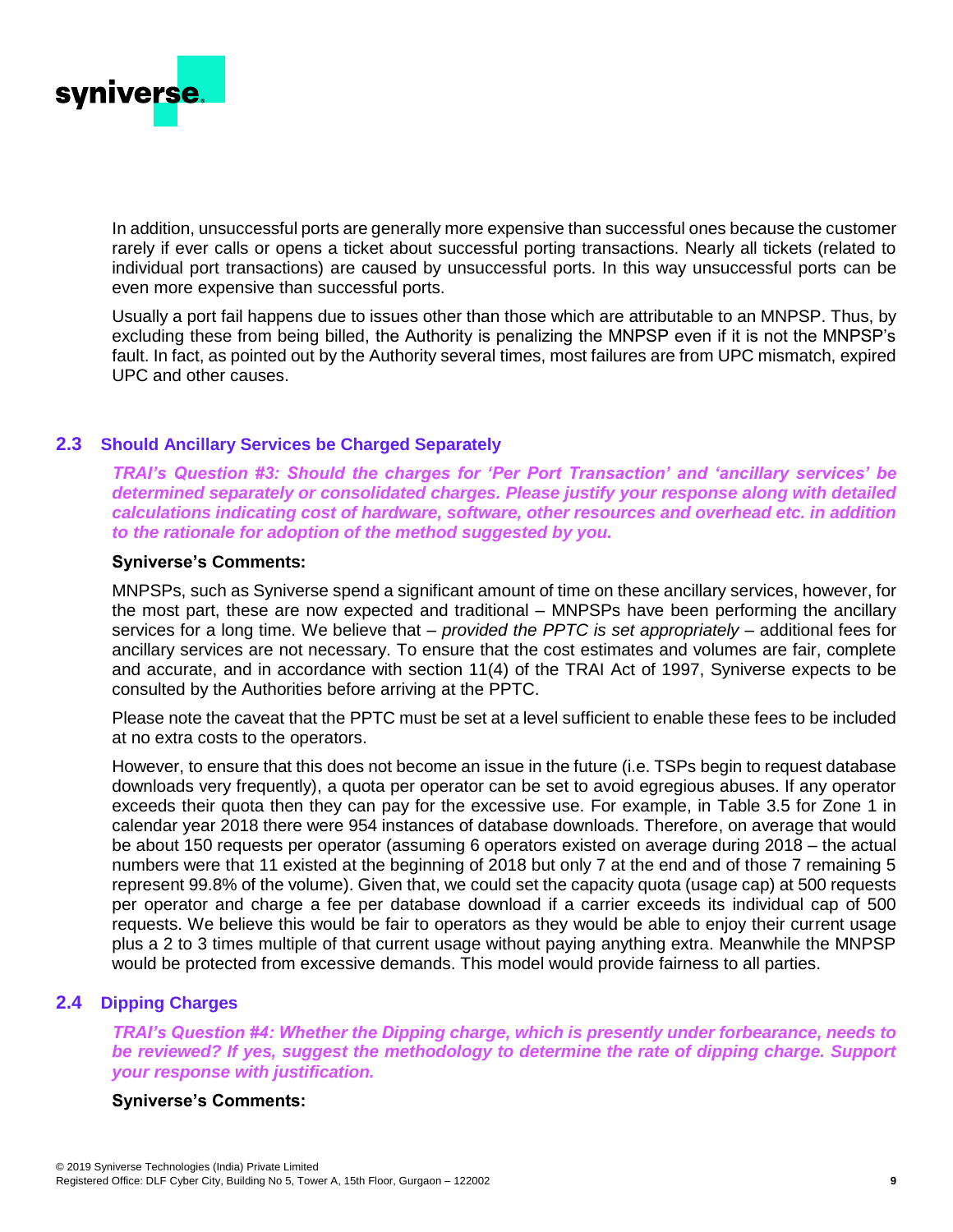

Syniverse welcomes the opportunity to provide a dipping service to TSPs and other entities who want to access or utilize this data to improve their services. Today, this service is provided by the TSPs and International Long-Distance Operators (ILDOs). As such they charge a fair market fee to consumers of the service. Up to this point, despite the license grant included dipping, Syniverse has not been specifically authorized to offer the dipping service. We would welcome the chance to compete and provide the dipping service if there is a business case. Since several other entities provide this service today, Syniverse believes that the Authority does not need to determine the rate of dipping. Granted, if the number of dipping providers decreases significantly then a limit on dipping transaction fees may be warranted in the future. We would also welcome a statement from TRAI which specifically authorises MNPSPs to provide dipping services in light of the regulatory uncertainty.

#### <span id="page-9-0"></span>**2.5 Subscriber Charge Ceiling**

*TRAI's Question #5: Whether the porting charge payable by the subscriber to the recipient operator should continue to be prescribed as a ceiling charge as per the current practice. If no, please suggest methodology and various consideration for calculating porting charge payable by subscribers.*

#### **Syniverse's Comments:**

Syniverse has no comment on what the operators should charge their subscribers for porting. We believe this should be an operator decision. We understand that operators typically do not charge anything today to port their number. As long as there is healthy competition in the market, we believe that operators will continue to waive any fees or maybe charge a minimal fee. Should a single operator try to charge an excessive fee they would most likely find that their share of new subscribers added via ports would decline.

#### <span id="page-9-1"></span>**2.6 Other MNP Charge Related Issues.**

#### *TRAI's Question #6: Any other relevant issue that you would like to highlight on the MNP related charges.*

#### **Syniverse's Comments:**

#### **The Per Port Transaction Charge should be Stable over Time**

As mentioned in the introduction to our comments in section 1, we believe the price must be fixed in the short term to ensure certainty of continued service. Any change in price – either a decrease or increase – should be determined in a fair, reasonable and consultative manner and notified to all parties far enough in advance to adjust business plans and commitments to investors and other stakeholders. For this reason, we recommend the following:

- Any future price changes should be considered only if the number of ports or costs vary significantly (e.g., greater than 10%) from the conditions present at this time when the price is set.
- That such variance should be sustained over a long period of time (e.g. six months)
- At least six, but preferably twelve, months must be allowed between subsequently setting a new price and that price becoming effective.
- Significant changes to process requiring significant changes in operations or re-development should be considered to re-evaluate pricing. In the past, there have been changes to the porting regulations that required additional work by the MNPSPs which did not result in revising the MNP tariff. For example, adopting full national portability in 2015.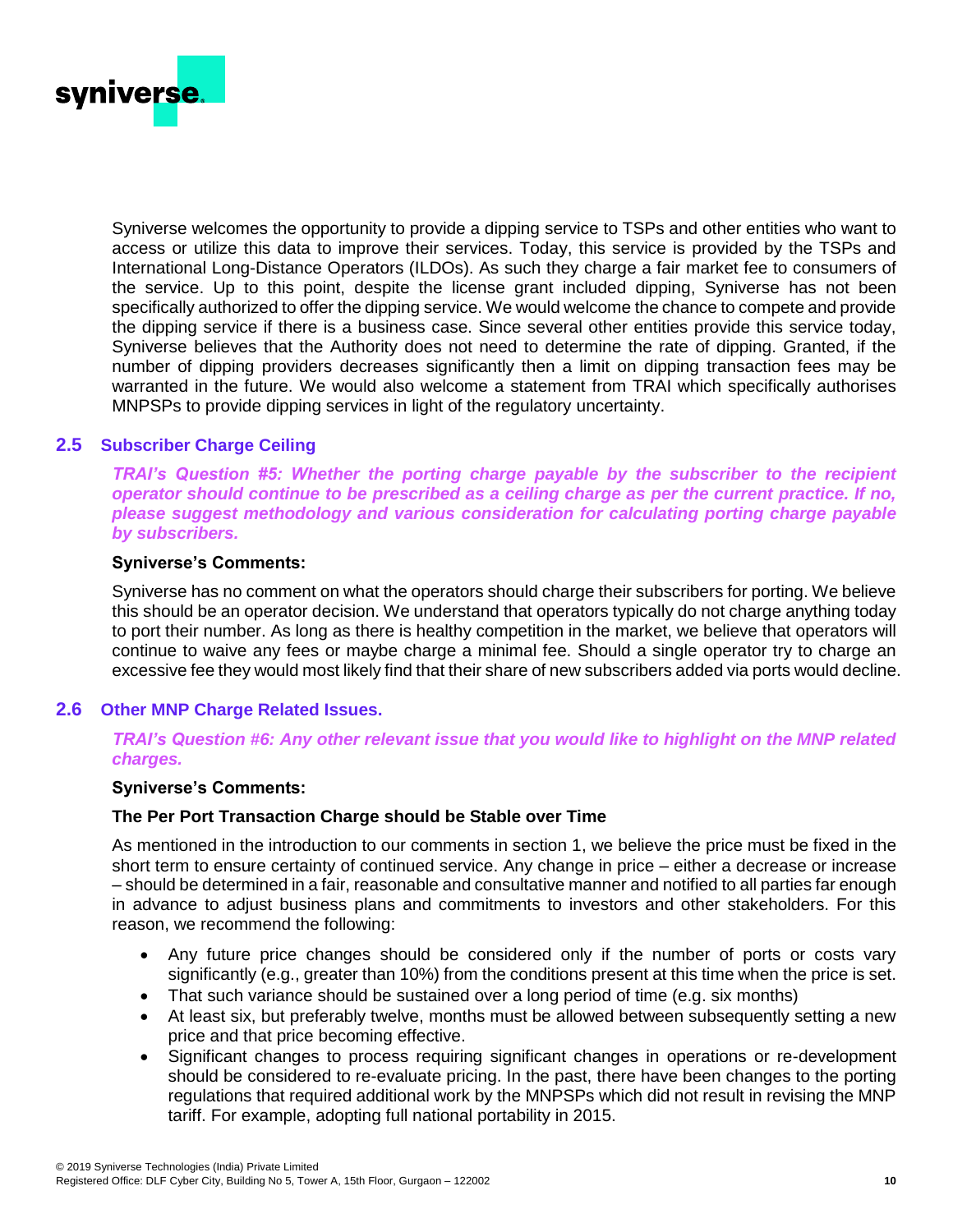

#### **Transparency in determining Per Port Transaction Charge**

Section 11(4) of the TRAI Act, 1997 requires the Authority to ensure transparency in the exercise of its powers. Therefore, Syniverse sincerely believes that the decision process for calculation of 'total cost' and port volumes for determining PPTC or any other charges will be done following proper consultation especially with the two MNPSPs and using cost methodology and parameters which are not arbitrary.

#### **Charges for UPC Request Generation Should be in Addition to the Per Port Transaction Charge**

All UPC requests generated do not result in a port. In fact, there are about 4.5 times as many UPC requests as numbers successfully ported. In some cases, the UPC expires before use and has to be generated again at the time of the port. In other cases, the UPC is requested by a subscriber in order to gain the attention of their current donor provider to bargain for a lower tariff. Further, this ratio of 4.5 UPCs per port request is not guaranteed to be stable.

There are significant and incremental costs to comply with the 7<sup>th</sup> Amendment by the MNPSP to receive a UPC request, query the donor operator, generate the UPC or rejection reason, send that UPC or rejection reason, and validate the UPC upon receipt of the port request from the recipient operator that are not present today. These new processes present real and significant costs to the MNPSP. The Authority will need to include expected costs of these processes in its calculations.

But rather than try to 'blend in' these costs into the known costs of the main portability process, Syniverse believes that these costs should be covered in a separate tariff charged to the donor operator. It would be capricious and arbitrary to include the costs for processing and generating UPCs with the PPTC. The two use different counts.

In addition, the PPTC is assessed to the Recipient Provider whereas it is the donor operator that benefits from retaining the subscriber if the subscriber requests a UPC just to bargain with his or her current provider. In effect the recipient operator has to pay for the retention of the subscriber by the donor.

As with the launch of portability not all of the costs of complying with the  $7<sup>th</sup>$  amendment are known at the time of launching the  $7<sup>th</sup>$  amendment. Also similar to when the portability was launched, the volume of UPC requests is not fully known because subscriber behaviour towards requesting a UPC may change as the validity period of the UPC will be different in most circles. Therefore, Syniverse believes a per UPC request fee should be set in consultation with the MNPSPs and that fee can be reviewed and adjusted in the future. To ensure that the cost estimates and volumes are fair, complete and accurate, and in accordance with section 11(4) of the TRAI Act, 1997 Syniverse expects to be consulted by the Authority before arriving at the UPC generation and validation charges.

#### <span id="page-10-0"></span>**3 Other Comments**

In addition to its response to the six specific questions asked by the Authority, Syniverse would also make these additional comments related to Chapter 3 of the updated consultation paper.

In Section 3.1 of the updated consultation paper the Authority mentions that "The MNPSP has to make not only capital investments in the initial phase but recurring operating expenditures for the entire span of the award of the license." This is true, but it should be mentioned that the capital investments are also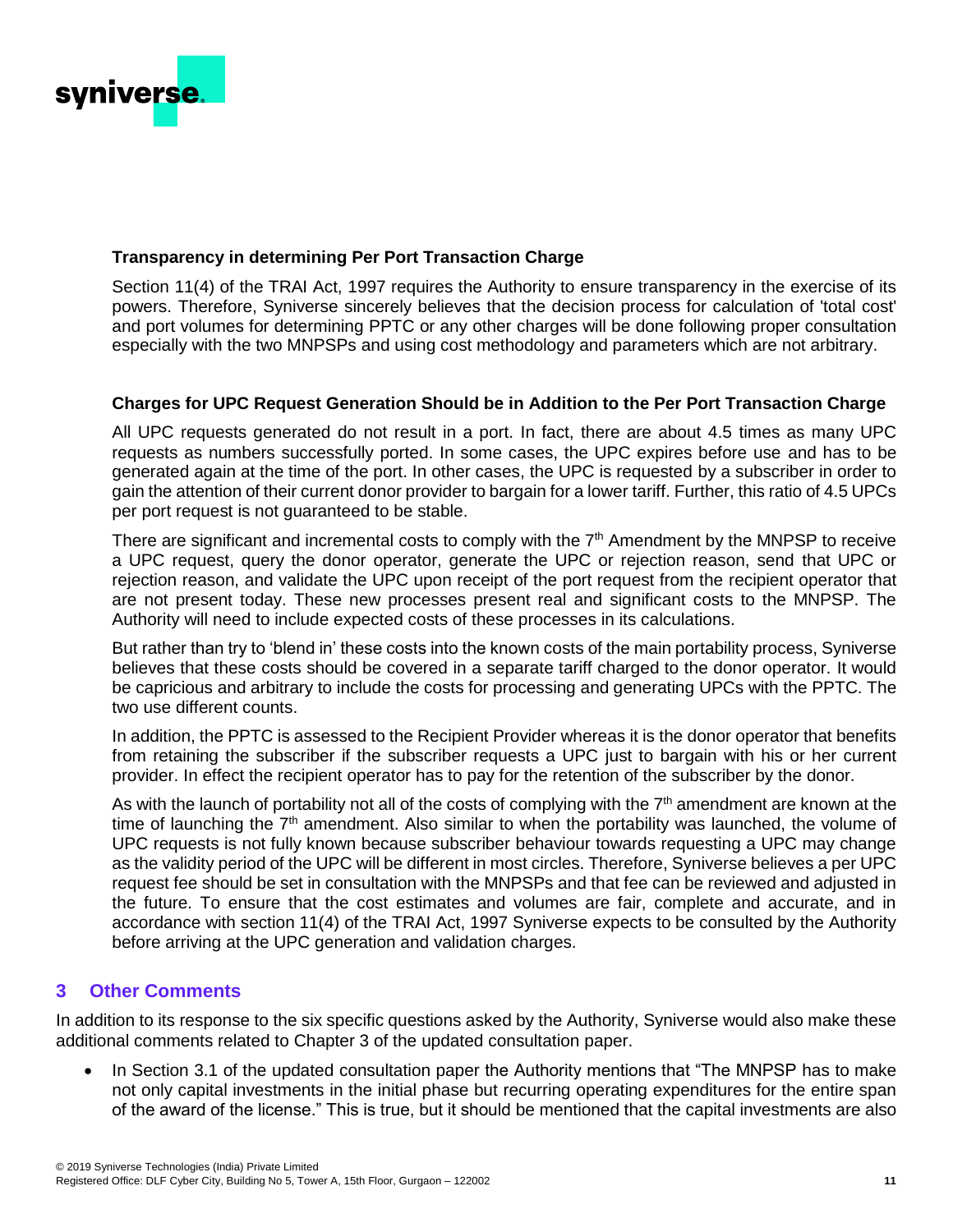

required after the initial launch is completed. Tech refreshes must be carried out from time to time to replace older hardware. In addition, there have been multiple process changes requiring additional investment in software development. For example, since the inception of porting there have been six amendments for such changes as corporate porting, full national porting, non-payment disconnects which required development and redeployment in the MCH software provided by the MNPSP. Even the implementation pursuant to the  $7<sup>th</sup>$  Amendment will require the MNPSPs to spending significant additional capital and increase operating expenses.

- In section 3.3. of the Updated Consultation Paper there is a reference as follows: "*There was huge upsurge in the number of porting requests from 64 lakh in 2010-11 to 368 lakhs in 2014-15, which has further gone up to 636 lakhs in 2016-17.*" First it should be noted that 2010-11 was the initial fiscal year ending 31 March 2011. However, porting began only in one circle in November 2010. It was not until mid-January 2011 that porting became available in all circles. So, to use 2010-211 as the base for this growth example does not paint the correct picture. Secondly the increase in subsequent years has in large part been driven by network closures and mergers. Syniverse's view is that the Indian telecom market has reached a fairly stable state with only a handful of operators left compared to the many who started during the period of 2010 to 2015. Having fewer choices to port amongst will tend to result in reduction of MNP requests. This is evident from Table 3.2 in the Updated Consultation Paper where total number of requests dropped to 412 lakhs during 9 months of 2018-19. And even that number is somewhat inflated by a network closure early in the fiscal year. Finally, on this point, we will mention that FMNP is not a major contributor of the "huge upsurge in MNP requests". During 2018 calendar year, inter circle MNP requests are 8% of total MNP requests.
- In Section 3.6 of the Updated Consultation Paper there is a statement: "*Cumulative MNP requests made for mobile number porting by the subscribers which is at 23.31% for last 7 years*". This number is found by dividing 2727.53 lakh cumulative ports by 11,701.78 total number of wireless subscribers as on 31 March 2017. However, it should be noted that the cumulative ports may contain some subscribers porting multiple times. Additionally, the Table 3.2 preceding Section 3.6 should not be projected into the future because of the many and various disruptions to the India MNP environment. The number of carriers has dropped since 2015 causing a lot of porting activity to move from one network to another. Even the "% Share Subs" in Table 3.2 drops from 8.29% as of the year ending 31 March 2018 to just 3.5% as of 31 Dec 2018. However, we note that the figure of 412 lakh ports as of that time is for only nine months. So, that 412 lakhs would be approximately 549 lakhs if prorated for a full year ending on 31 March 2019. That would represent approximately a 4.6% port rate for 2018-2019 which shows a steep decline from 2017- 2018.
- In section 3.11 Syniverse appreciates that TRAI acknowledges the enhanced role of the MNPSPs after implementation of the 7th Amendment will necessitate the infusion of additional capital investments and ongoing operational costs by MNPSPs for additional servers, storage as well as development in software. As such we also appreciate that the Authority's intent is to compensate MNPSP accordingly.
- In Section 3.13 of the Updated Consultation Paper the Authority acknowledges the additional services mentioned in table 3.5 which are provided by MNPSPs indirectly benefit mobile subscribers in India. Syniverse appreciates that the Authority understands and recognizes that the MNPSPs are aligned to perform these activities bearing the cost of these services which impact on return on investment for MNPSPs. As mentioned elsewhere in our response, in past years we provided these services at no additional fee because the PPTC of INR 19 allowed the MNPSP enough to cover these costs. However, at INR 4, these costs could not be supported. We believe that these costs should be included provided, however, the PPTC is set adequately to support this approach. We believe this will be less costly overall than having to account for and invoice all of the various ancillary services separately.